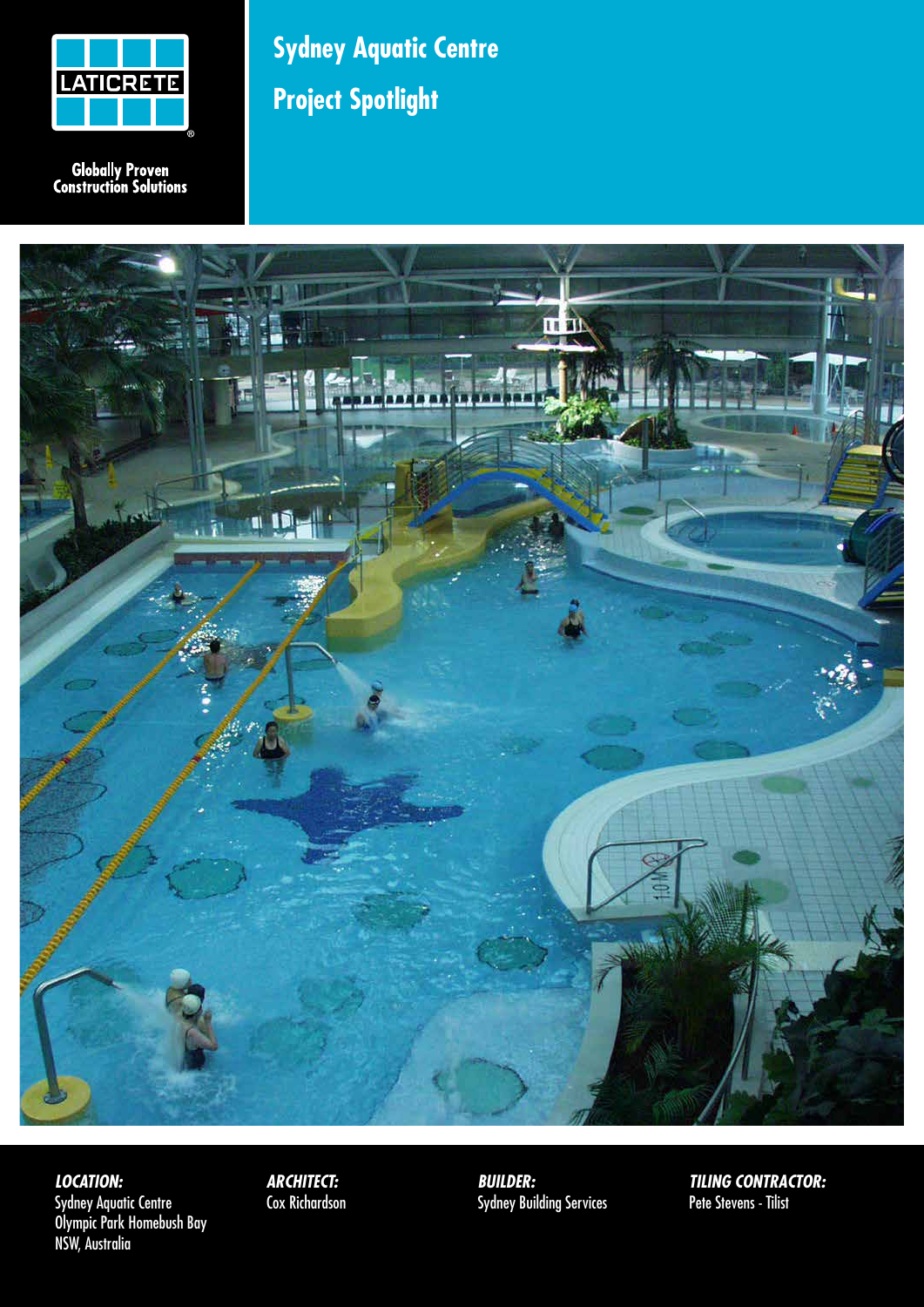





## **Sydney Aquatic Centre Project**

12 Years on and Still Good as New – Sydney Aquatic Centre, Leisure Centre at Olympic Park Homebush Bay, NSW.

When we say LATICRETE provides proven installation systems for tile and stone application, we mean it, 110%. For example, some of the world renown projects which have LATICRETE installed "all over them" are: The Petronas Tower - Malaysia, Burj Al Arab - Dubai, Sears Tower - Chicago USA and focusing closer to home, The National Library - Canberra, Flinders Street Railway Station - Melbourne and The Sydney Aquatic Centre at Olympic Park...just to name a few.

After 12 years, The Sydney Aquatic Centre Leisure Centre still looks good as new. This project was completed in 2002.

Substrate Preparation - LATICRETE were involved right from the start when the original tiling was demolished and the remaining renders and screeds were deemed not suitable. LATICRETE 3701 Mortar Admix/226 Thick Bed Mortar was used for the new structural toppings and beds. The existing renders and screeds were mechanically removed and the surface was then grit blasted to provide an open pored, sound and clean concrete surface for the levelling screeds and renders. *(See Photograph 1.)*

Rendering and Screeding – LATICRETE 226 Thick Bed Mortar was gauged with 3701 Mortar Admix to produce a high strength and chemical resistant mortar. A mechanical mixer was used

to ensure the large quantities of LATICRETE 226 Thick Bed Mortar/3701 Mortar Admix used was correctly and economically mixed to right consistency. For every bag of LATICRETE 226 Thick Bed Mortar that was put into the mixer, 1.9 to 2.3 litres of LATICRETE 3701 Latex Admix was added. The different quantities of 3701 latex is used to produce a wet wall render or a semi-dry floor screed depending on the application. The LATICRETE render mix was applied to the vertical surfaces, struck off and finished in a manner very similar to normal renders. Prior to the application of the floor screeds, a bond coat was used. LATICRETE 4237 Latex Additive and 211 Crete Filler Powder was combined in a bucket and mixed to produce a toothpaste consistency type mix which is then broomed/trowelled onto the floor just prior to the application of the semi-dry screed mix. The screed mix was then compacted and floated to a wood float finish. LATICRETE latex mortar toppings and renders bond monolithically to the concrete surfaces and is an excellent surface background for the following waterproof coat. *(See Photograph 2.)*

Waterproofing Membrane – LATICRETE 9235 Waterproofing Membrane was applied to the dimensionally corrected shell. This liquid applied, fabric reinforced, load bearing membrane is designed to be tiled directly to. Application is made by applying a liberal coat of the liquid, of a manageable size onto the wall or floor. A precut piece of fabric is then laid over the top of the first coat and broomed or brushed to work the